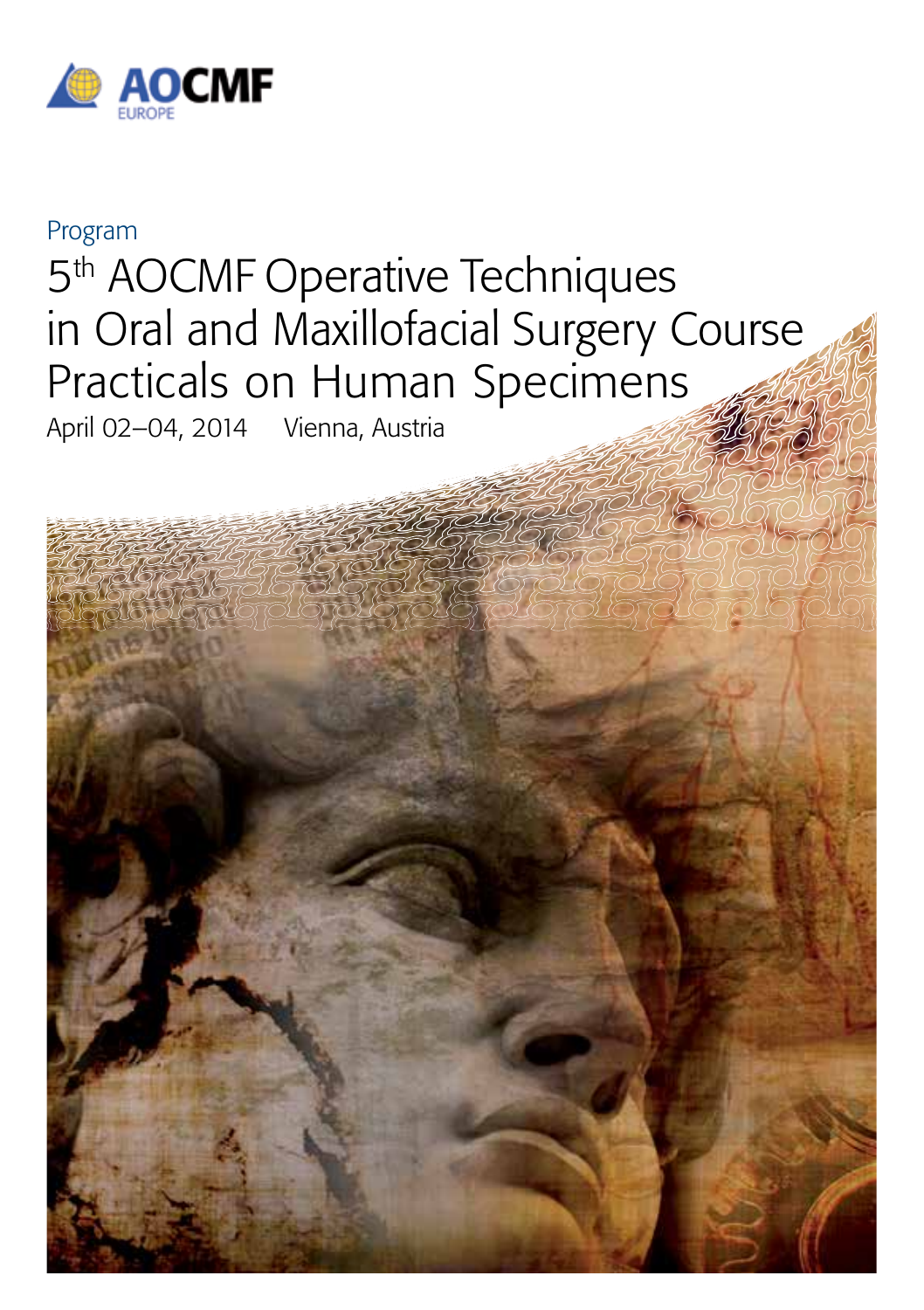## Mission

Our mission is to continuously set standards in postgraduate medical education and to foster the sharing of medically guided expertise in a worldwide network of healthcare professionals to improve patient care in trauma or disorders of the musculoskeletal system.

## The AO Principles of fracture management

Fracture reduction and fixation to restore anatomical relationships.

Early and safe mobilization and rehabilitation of the injured part and the patient as a whole.



Fracture fixation providing absolute or relative stability, as required by the "personality" of the fracture, the patient and the injury.

Preservation of the blood supply to soft tissues and bone by gentle reduction techniques and careful handling.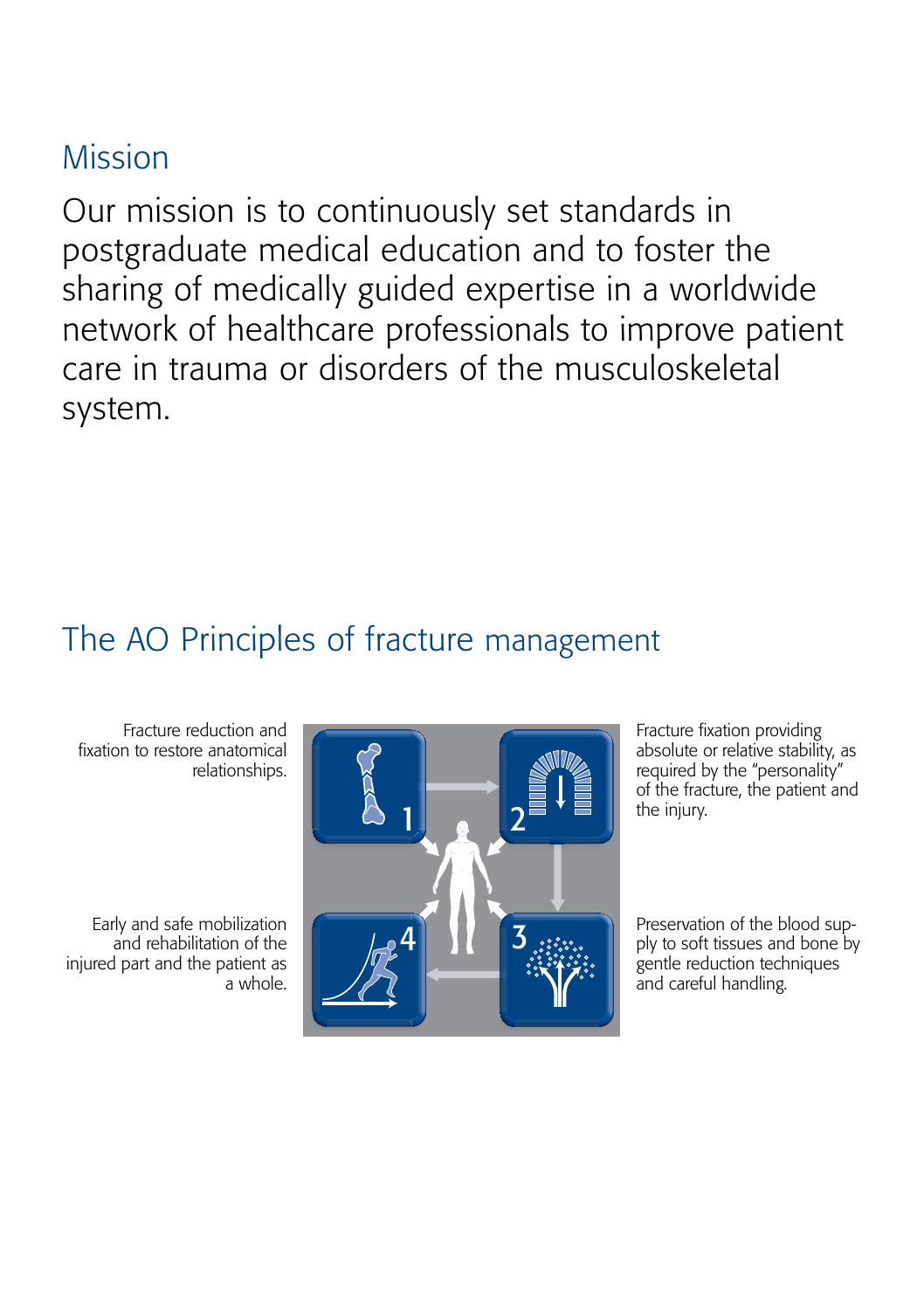## Welcome

On behalf of AOCMF and your local and international faculty, I would like to welcome you to this AOCMF course.

AOCMF is a worldwide multi-specialty community that serves as the voice and professional resource for craniomaxillofacial trauma and reconstruction. Our organization creates a forum for specialists who have common interests and enthusiasm in this field. It is our goal to encourage and inspire younger surgeons, such as residents, fellows, and early practitioners to pursue fulfilling careers in our field.

Education has always been a major pillar in AOCMF. Currently, more than 2500 surgeons participate in over 80 AOCMF courses worldwide per year. AOCMF Education is committed to remaining in the forefront of education and new developments as we strive to improve your educational experience with us.

We hope that your experience with us over the next few days will result in the acquisition of new knowledge, skills and understanding, which will translate into an improvement in the care that you are able to give your patients.

We also hope that, as a result of this course, you will wish to develop a longer term relationship with AOCMF and become a member of our community. Make this organization yours by bringing in your opinions and ideas. Enjoy the camaraderie of our network and help us maintain and expand the preeminent position that AOCMF enjoys worldwide.

Yours sincerely



Warren Schubert Chairman AOCMF International



Rolf Ewers Course Chairman



Christos Perisanidis Course Chairman

## Content

- 2 Mission
- 2 The AO Principles
- 3 Welcome
- 4 Goal of the course
- 4 Course objectives
- 4 Course description
- 4 Target audience
- 5 Course chairmen
- 5 Faculty
- 6 Wednesday, April 02, 2014
- 7 Thursday, April 03, 2014
- 8 Friday, April 04, 2014
- 9 Course organization
- 9 Course logistics
- 9 Course information
- 10 Course information
- 11 Course venue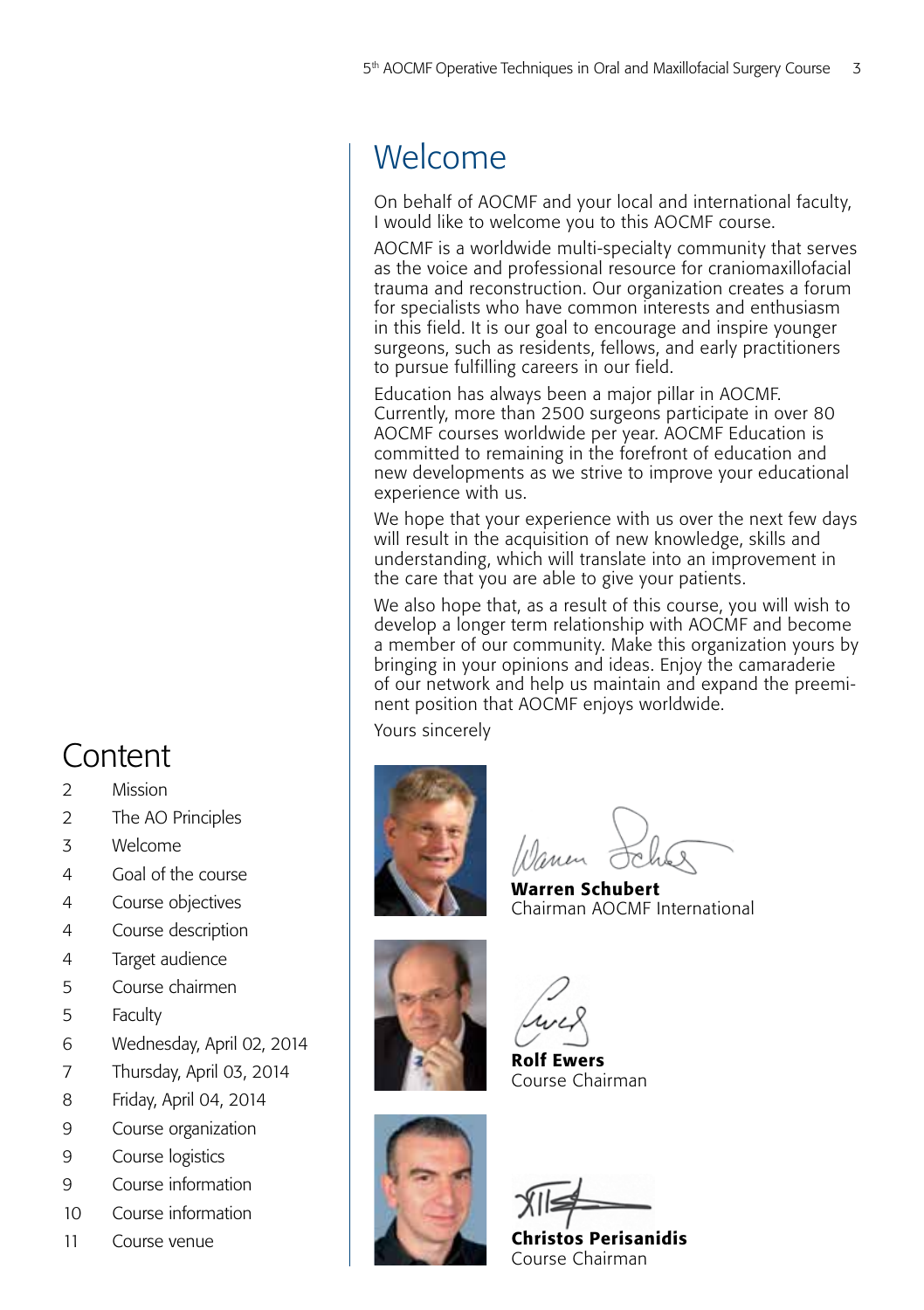## Goal of the course

This course with practicals on human specimens is designed to present and teach all essential operative procedures in oral and maxillofacial surgery.

We also offer you the chance to practice under expert guidance.

## Course objectives

On completion of this course the participant will:

- know how to perform the most relevant surgical approaches safely
- be able to carry out the most essential operative procedures step by step
- develop and/or enhance their surgical skills in a variety of operative techniques in oral and maxillofacial surgery
- gain an improved understanding of complex anatomical structures

### Course description

Course Concept: Practicals on human specimens, Lectures

This three-day intensive course trains on fresh frozen human specimens.

Each practical session will include a step by step introduction followed by an on-site demonstration.

Participants will then perform the same technique on human specimens.

2 participants per human specimens.

### Target audience

- Maxillofacial Surgeons
- Plastic and reconstructive surgeons
- Otolaryngologists
- Surgeons of related disciplines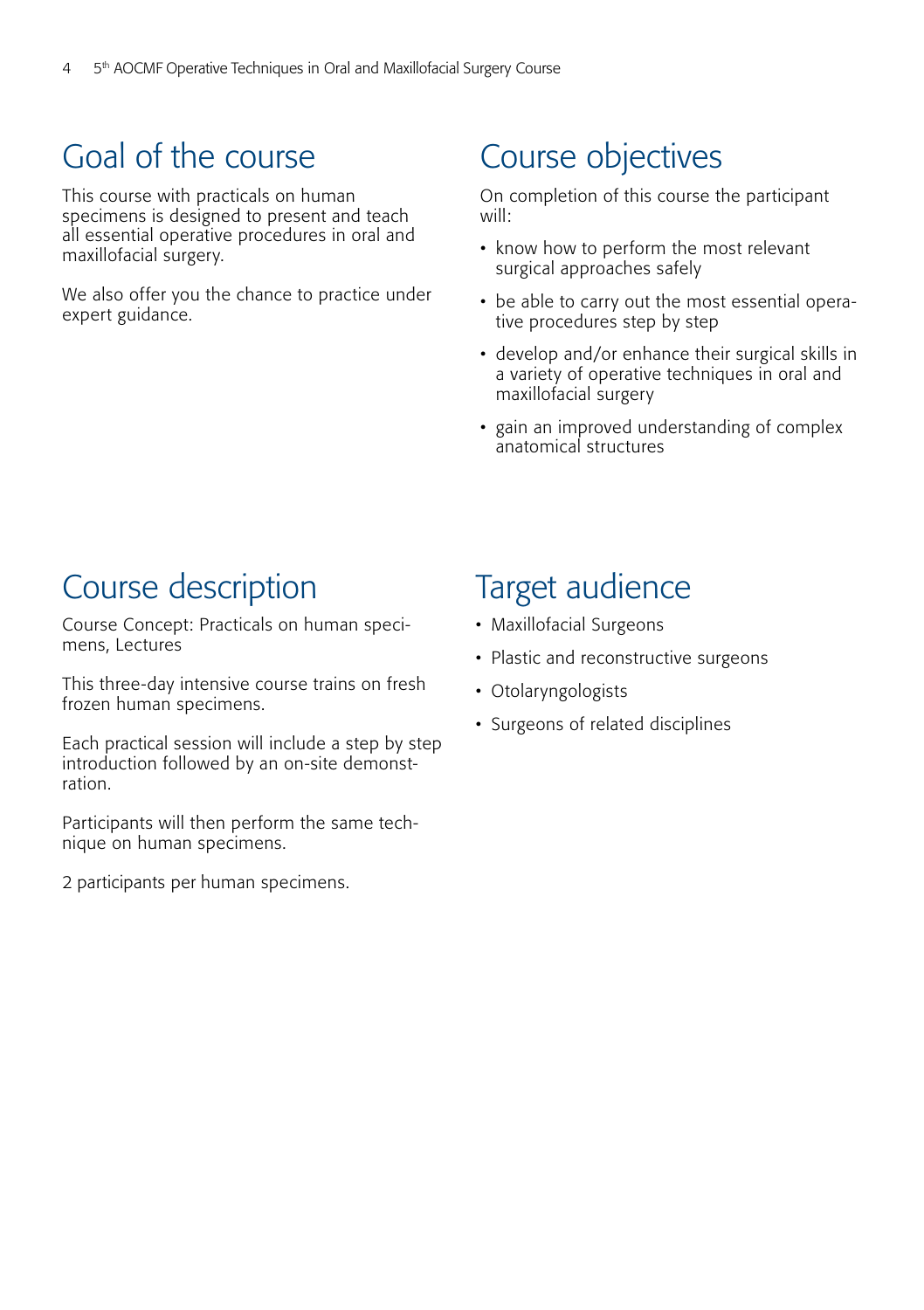### Course chairmen





Ewers Rolf, MD, DMD, PhD Perisanidis Christos, MD, DMD, PhD

## International faculty

| Acero           | Julio           | MD, DMD, PhD | Ramon y Cajal University Hospital Madrid<br>Department of Oral and Maxillofacial Surgery                                             |
|-----------------|-----------------|--------------|--------------------------------------------------------------------------------------------------------------------------------------|
| Kontio          | Risto           | MD, PhD      | Helsinki University Central Hospital<br>Department for Oral and Maxillofacial Surgery                                                |
| Kriet           | David J.        | MD, FACS     | University of Kansas Medical Center<br>Department of Otolaryngology-Head & Neck Surgery<br>Facial Plastic and Reconstructive Surgery |
| Lauer           | Günter          | MD, DMD, PhD | University Hospital Carl Gustav Carus Dresden<br>Department for Oral and Maxillofacial Surgery                                       |
| Papadogeorgakis | <b>Nikolaos</b> | MD, DMD, PhD | University of Athens, Evangelismos General Hospital<br>Department for Oral and Maxillofacial Surgery                                 |

## Local & national faculty

| Baumann        | Arnulf      | MD, DMD | Medical University of Vienna<br>Department for Cranio-Maxillofacial and Oral Surgery |
|----------------|-------------|---------|--------------------------------------------------------------------------------------|
| Matula         | Christian   | MD, PhD | Medical University of Vienna<br>Department for Neurosurgery                          |
| Perisanidis    | Christos    | MD. DMD | Medical University of Vienna<br>Department for Cranio-Maxillofacial and Oral Surgery |
| Pöschl         | Wolfgang P. | MD, DMD | Wels-Grieskirchen Clinic<br>Department for Oral and Maxillofacial Surgery            |
| Pretterklieber | Michael     | MD, PhD | Medical University of Vienna<br>Department of Anatomy                                |
| Schopper       | Christian   | MD, DMD | Medical University of Vienna<br>Department for Cranio-Maxillofacial and Oral Surgery |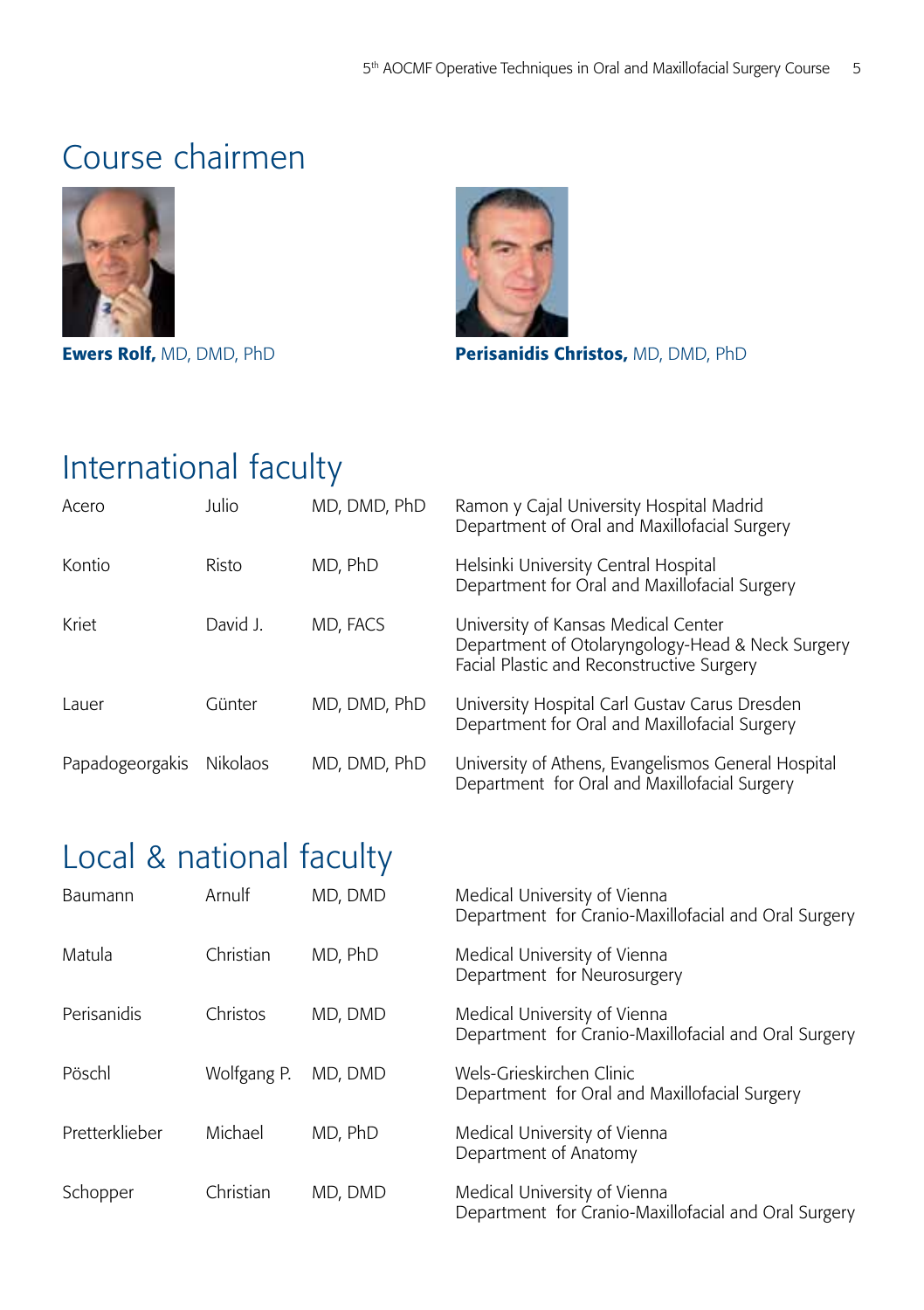## DAY 1 Wednesday, April 02, 2014

| <b>TIME</b>     | <b>AGENDA ITEM</b>                                 | <b>WHO</b>                         |
|-----------------|----------------------------------------------------|------------------------------------|
| 07:30-08:00     | Registration                                       |                                    |
| $08:00 - 08:10$ | Welcome and Introduction                           | Rolf Ewers<br>Christos Perisanidis |
| 08:10-08:30     | Introduction of the anatomical training lab        | Michael Pretterklieber             |
|                 | <b>SESSION I: Airway Management</b>                |                                    |
| 08:30-09:30     | Tracheostomy                                       | Günter Lauer                       |
|                 | <b>SESSION II: Neck Dissections</b>                |                                    |
| 09:30-11:00     | Supraomohyoid neck dissection                      | Christian Schopper                 |
| $11:00 - 11:30$ | <b>COFFEE BREAK</b>                                |                                    |
| $11:30 - 13:00$ | Modified radical neck dissection                   | Christian Schopper                 |
| $13:00 - 14:00$ | <b>LUNCH</b>                                       |                                    |
|                 | <b>SESSION III: Facial Nerve and Parotidectomy</b> |                                    |
| $14:00 - 16:00$ | Facial nerve dissection                            | Nikolaos Papadogeorgakis           |
| $16:00 - 16:15$ | <b>COFFEE BREAK</b>                                |                                    |
| 16:15-17:30     | Parotidectomy                                      | Nikolaos Papadogeorgakis           |
| 17:30           | End of day 1                                       |                                    |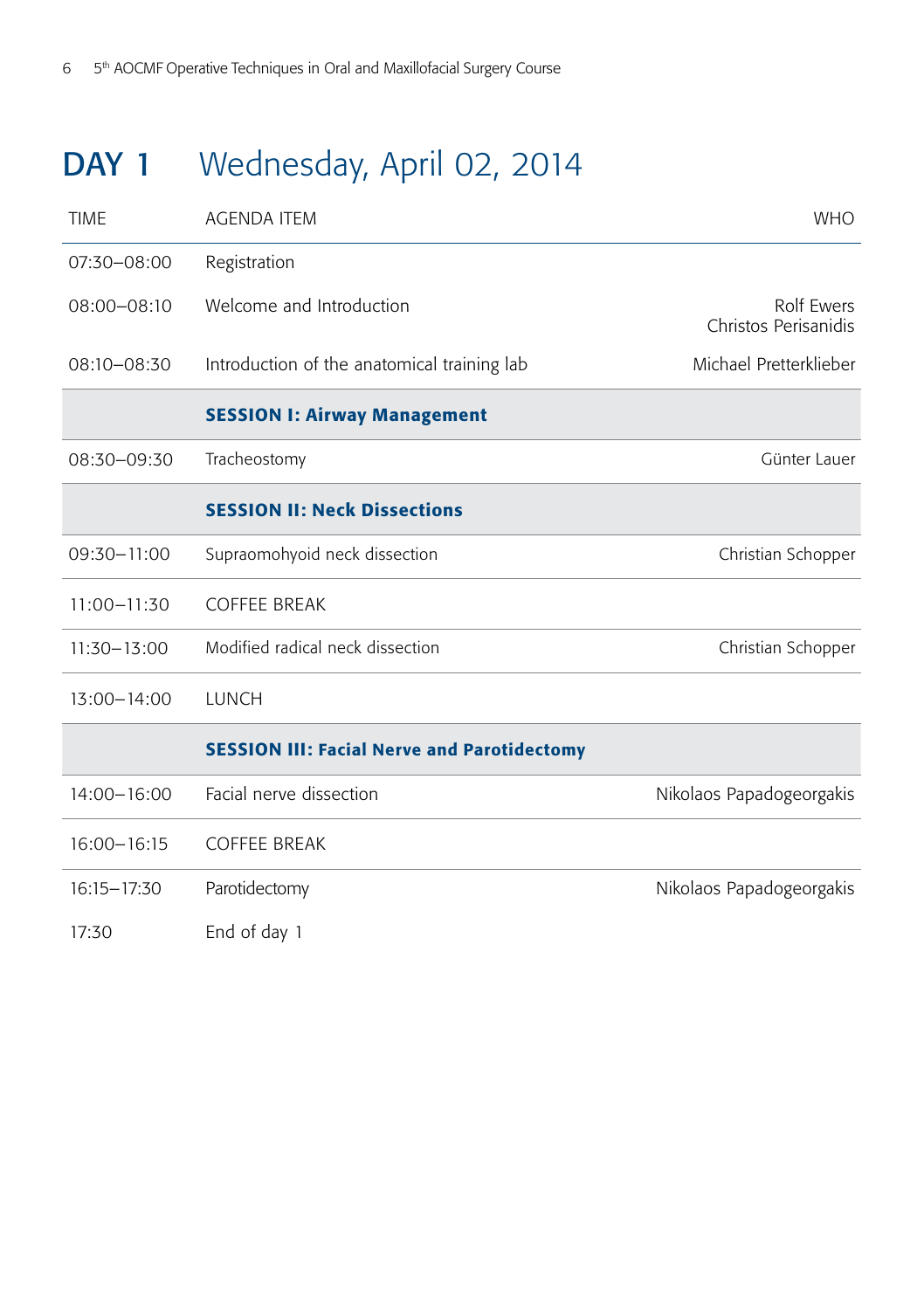## DAY 2 Thursday, April 03, 2014

| <b>TIME</b>     | <b>AGENDA ITEM</b>                                | <b>WHO</b>     |
|-----------------|---------------------------------------------------|----------------|
|                 | <b>SESSION IV: Rhinoplasty and Blepharoplasty</b> |                |
| $08:00 - 10:00$ | Open rhinoplasty                                  | David J. Kriet |
| $10:00 - 10:30$ | <b>COFFEE BREAK</b>                               |                |
| 10:30-11:30     | Upper blepharoplasty                              | David J. Kriet |
| 11:30-12:30     | Lower blepharoplasty                              | David J. Kriet |
| 12:30-13:30     | <b>LUNCH</b>                                      |                |
|                 | <b>SESSION V: Approaches to the Orbit</b>         |                |
| 13:30-14:30     | Transconjunctival approach                        | Arnulf Baumann |
| 14:30-15:15     | Transcaruncular approach                          | Arnulf Baumann |
| $15:15 - 15:30$ | <b>COFFEE BREAK</b>                               |                |
|                 | <b>SESSION VI: Approaches to the Maxilla</b>      |                |
| 15:30-16:30     | Le Fort I osteotomy                               | Risto Kontio   |
| 16:30-17:15     | Weber-Fergusson approach                          | Julio Acero    |
| 17:15-18:00     | Labiomandibulotomy                                | Julio Acero    |
| 18:00           | End of day 2                                      |                |
|                 |                                                   |                |
| 20:00           | <b>COURSE DINNER</b>                              |                |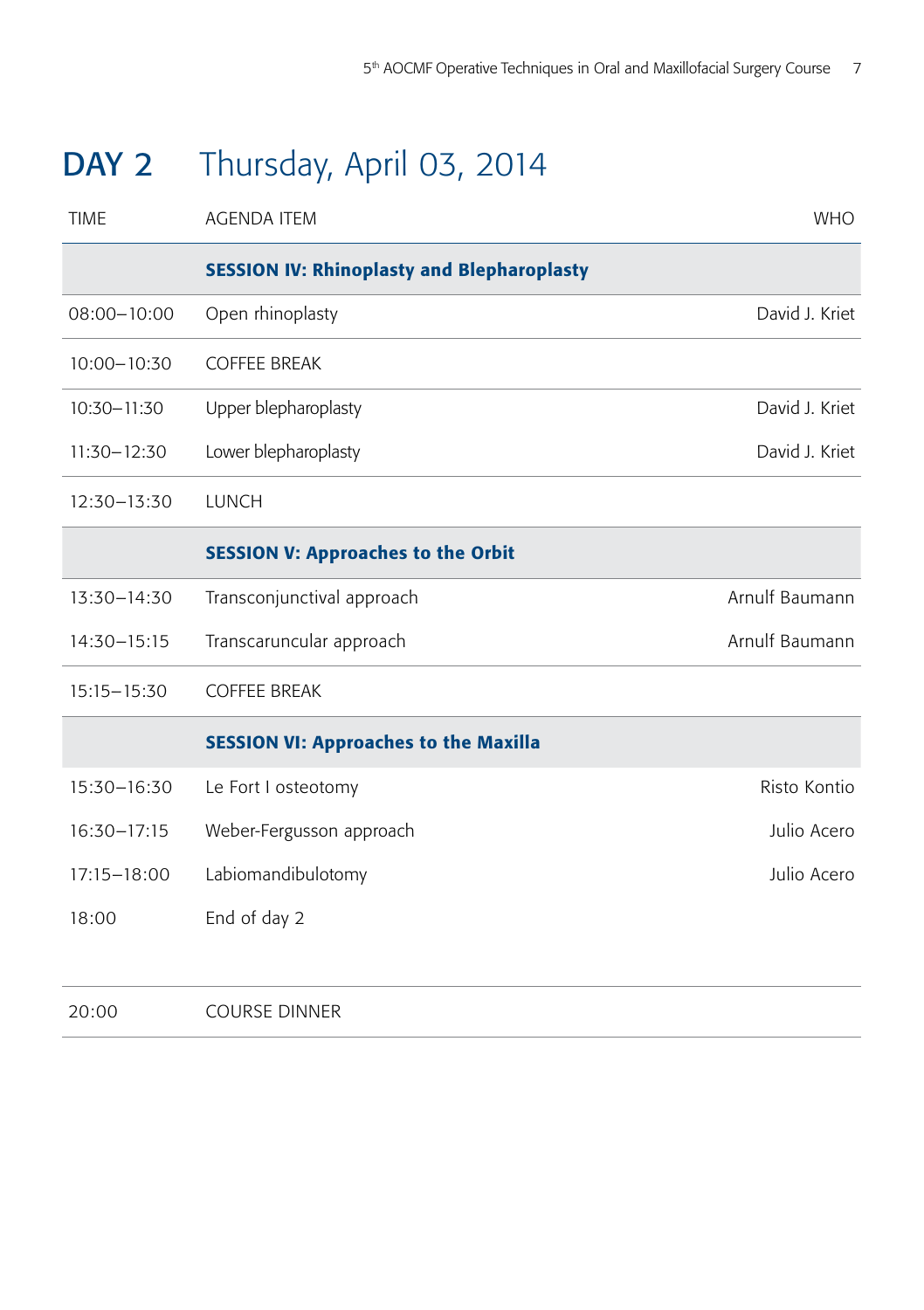## DAY 3 Friday, April 04, 2014

| <b>TIME</b>     | AGENDA ITEM                                     | <b>WHO</b>           |
|-----------------|-------------------------------------------------|----------------------|
|                 | <b>Session VII: Approach to the TMJ</b>         |                      |
| $08:00 - 10:00$ | Auricular approach                              | Wolfgang P. Pöschl   |
| 10:00-10:30     | <b>COFFEE BREAK</b>                             |                      |
|                 | <b>Session VIII: Approach to the Upper Face</b> |                      |
| 10:30-12:00     | Coronal approach                                | Christos Perisanidis |
| 12:00-12:30     | Calvarial bone grafts                           | Christian Matula     |
| $12:30 - 12:45$ | Certificates                                    |                      |
| 12:45           | End of Course                                   |                      |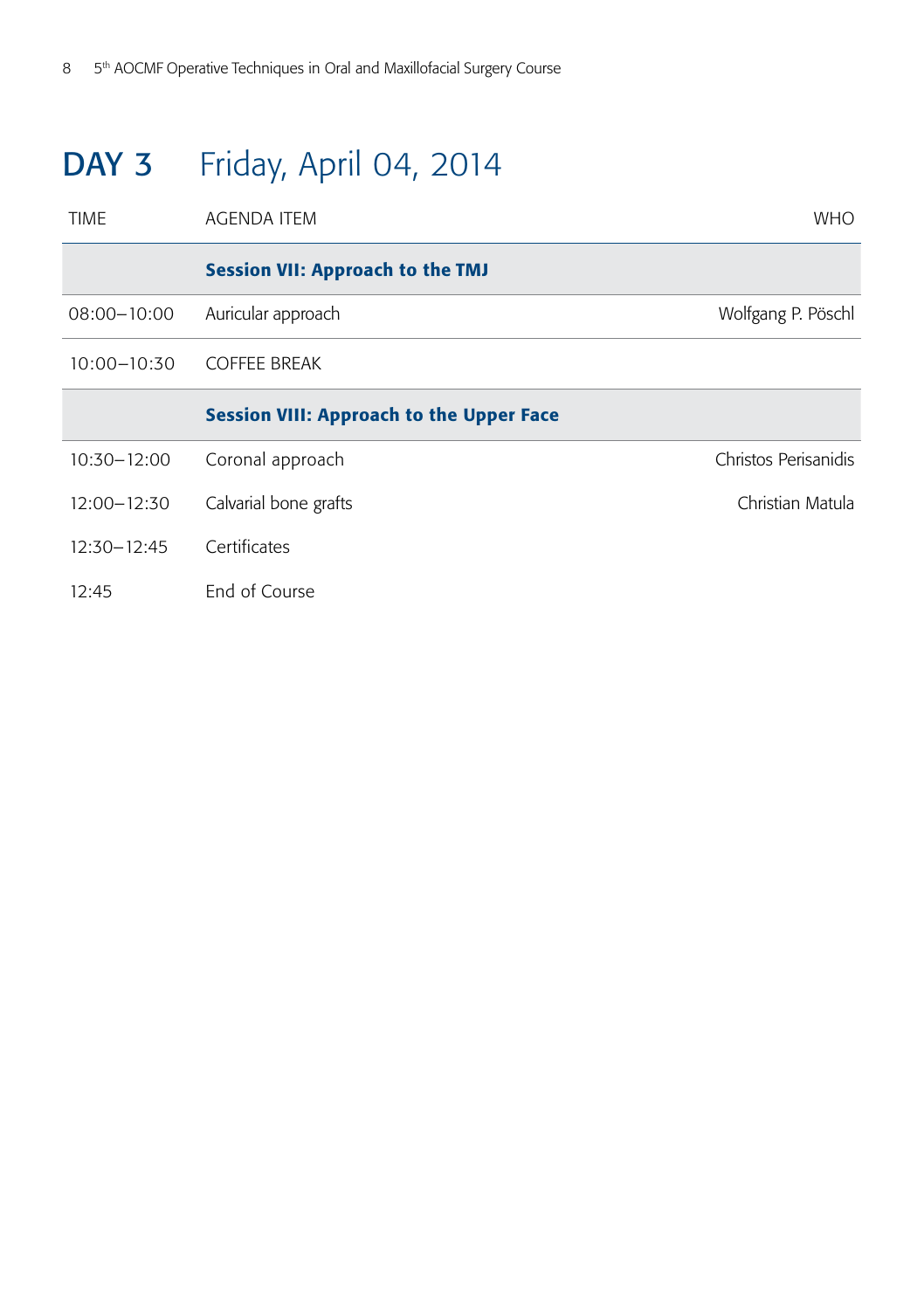### Course organization

Christos Perisanidis, MD, DMD Medical University of Vienna (MUW), Department for Cranio-Maxillofacial and Oral Surgery A-1090 Vienna, Währinger Gürtel 18-20

christos.perisanidis@meduniwien.ac.at

### Course logistics

#### Industrial partner

Johnson & Johnson Medical Products GmbH DePuy Synthes A-1020 Wien, Vorgartenstrasse 206B Telefon +43 1 360 25-0 www.depuysynthes.com

### Course information

#### AO Course office

Mag. (FH) Sylvia Reischl Phone +43 662 828525 e-Mail reischl.sylvia@ao-courses.com

#### Registration

Please register online at

#### http://VIENNA1404.aocmf.org

Attention! The number of participants is limited to 18 participants.

#### Course fee

Payment before February 28, 2014: Euro 1.130,50 Payment after February 28, 2014: Euro 1.190,–

Covers admission, course bag, coffee breaks, lunches and the course dinner on Thursday, April 03, 2014.

#### Cancellation

No refund for cancellations within 10 days before event.

#### AO Foundation AOCMF

Claudia Lignani CH-7270 Davos, Clavadelerstrasse 8 Phone +41 81 4142557 Fax +41 81 4142280 e-Mail info@aocmf.org www.aocmf.org

#### Course account

Bank: Bank Austria/Creditanstalt Salzburg Name of Account: "AOCMF Austria"

| Sort code   | 12000                    |
|-------------|--------------------------|
| Account No. | 00951616202              |
| IBAN        | AT78 1200 0009 5161 6202 |
| Swift       | BKAUATWW                 |
|             |                          |

Bank charges must be paid by the participant.

Please state your name on every remittance slip.

Please note that your registration is not confirmed and your place not guaranteed until your payment for the registration is received.

After receipt of payment you will receive a confirmation of your registration.

Payment of course fee by credit card will not be accepted!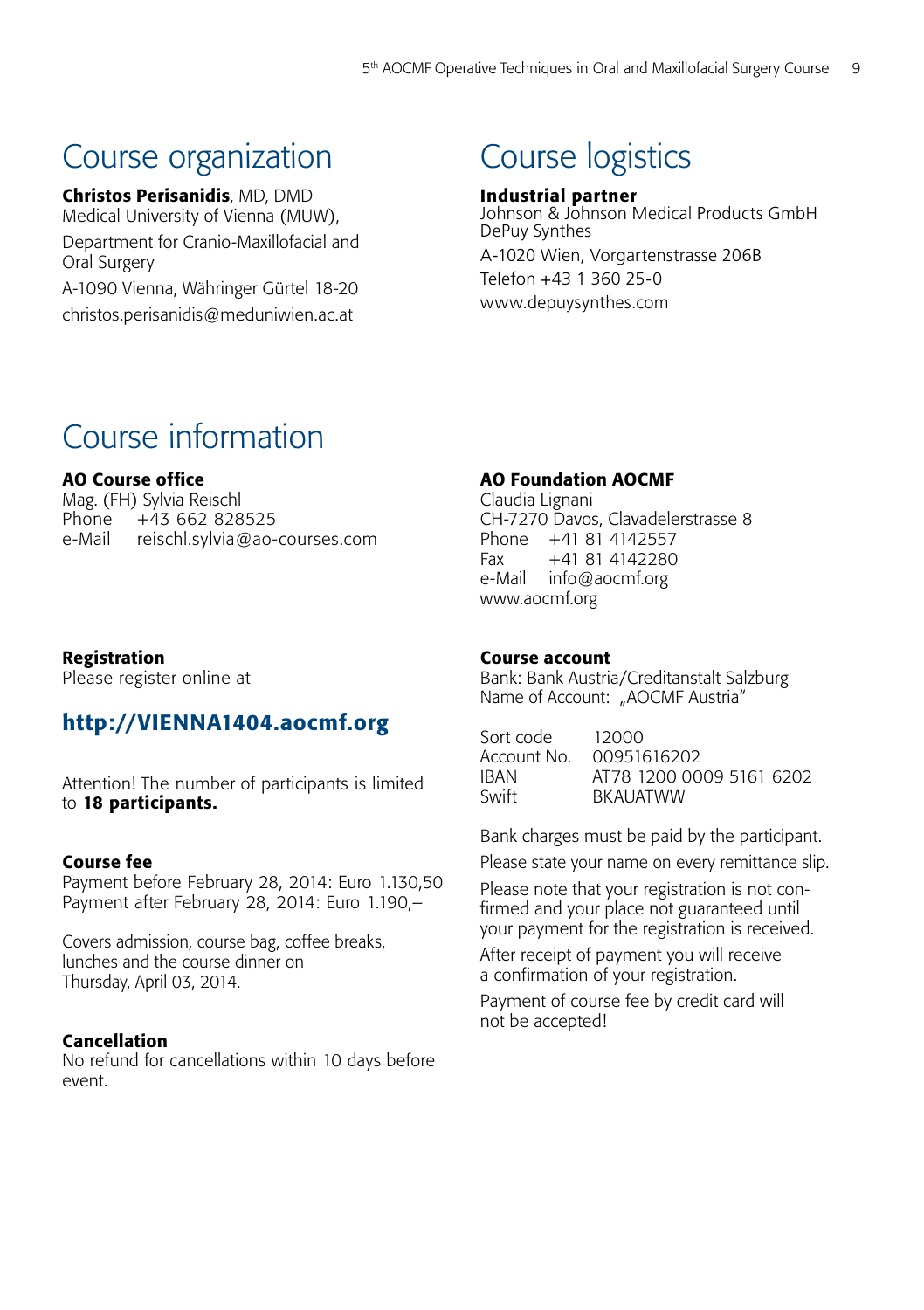## Course information

#### Accreditation

The 5<sup>th</sup> AOCMF Operative Techniques in Oral and Maxillofacial Surgery Course will get accreditation from the European Accreditation Council for Continuing Medical Education (EACCME) to provide CME activity for medical specialists.

The EACCME is an institution of the European Union of Medical Specialists (UEMS).

www.uems.net

#### Evaluation guidelines

All AOCMF courses apply the same evaluation process, either ARS (audience response system) or paper and pencil questionnaires. This will help AOCMF to ensure that we continue to meet your training needs.

#### Intellectual property

Course materials, presentations, and case studies are the intellectual property of the course faculty. All rights are reserved.

Recording, photographing or copying of lectures, practical exercises, case discussions, or any course materials is absolutely forbidden.

#### Security

Wearing of a name tag is compulsory during lectures, workshops, and group discussions.

#### No insurance

Course organization does not provide insurances to cover participants against accidents or other risks.

Personal belongings deposited in the dissection room are at the responsibility of their owners.

#### Mobile phone use

Mobile phone use is not allowed in the lecture halls and in other rooms during educational activities. Please be considerate of others by turning off your mobile phone.

#### Course language

English

#### Dress code

Casual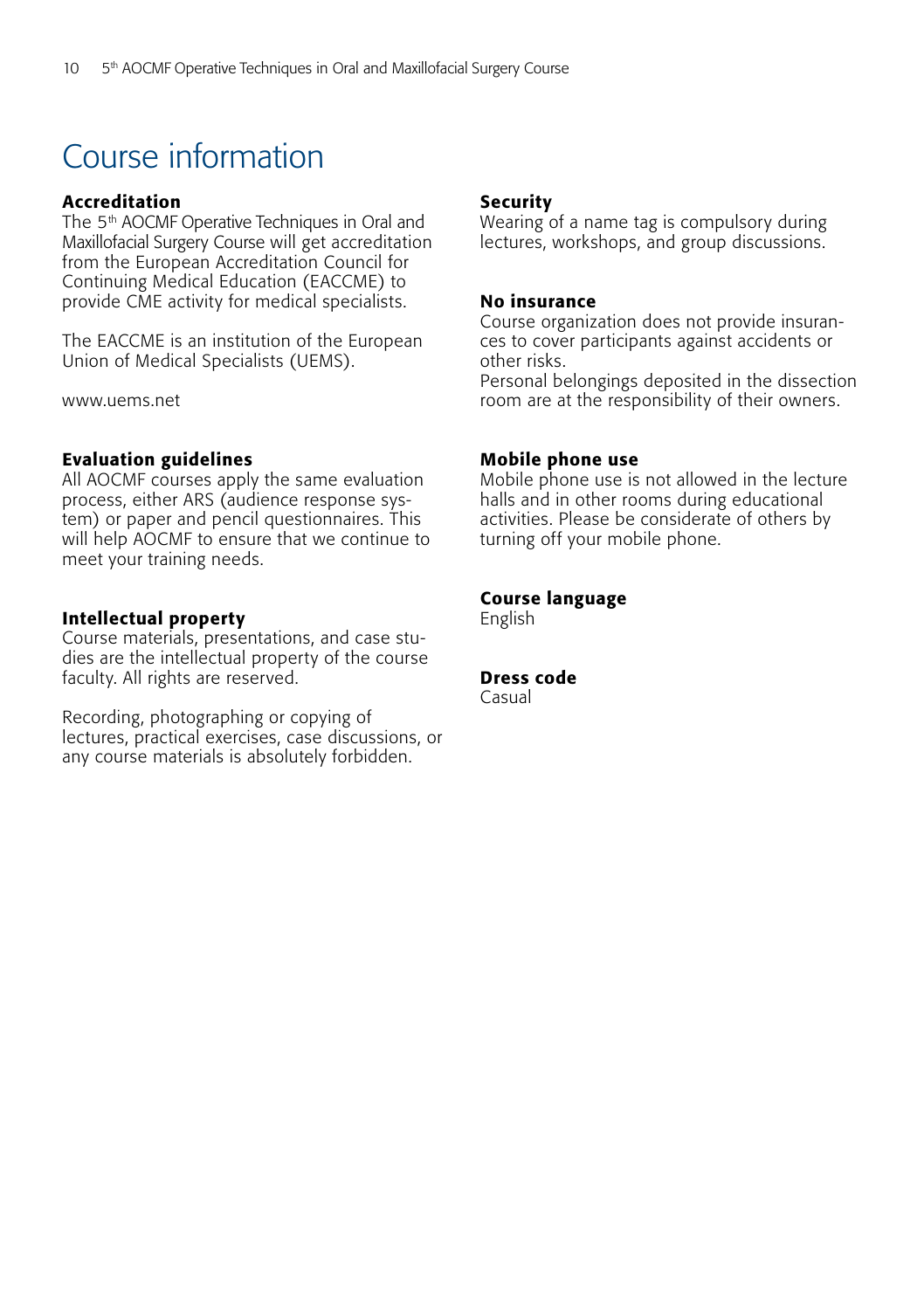### Course venue

#### Institute of Anatomy

Medical University of Vienna A-1090 Vienna, Währinger Strasse 13 Mezzanine

#### Next Underground Station

Schottentor U2 Alserstrasse U6

#### Trams

37, 38, 40, 41, 42

#### Parking

Public parking garage "Votivkirche"